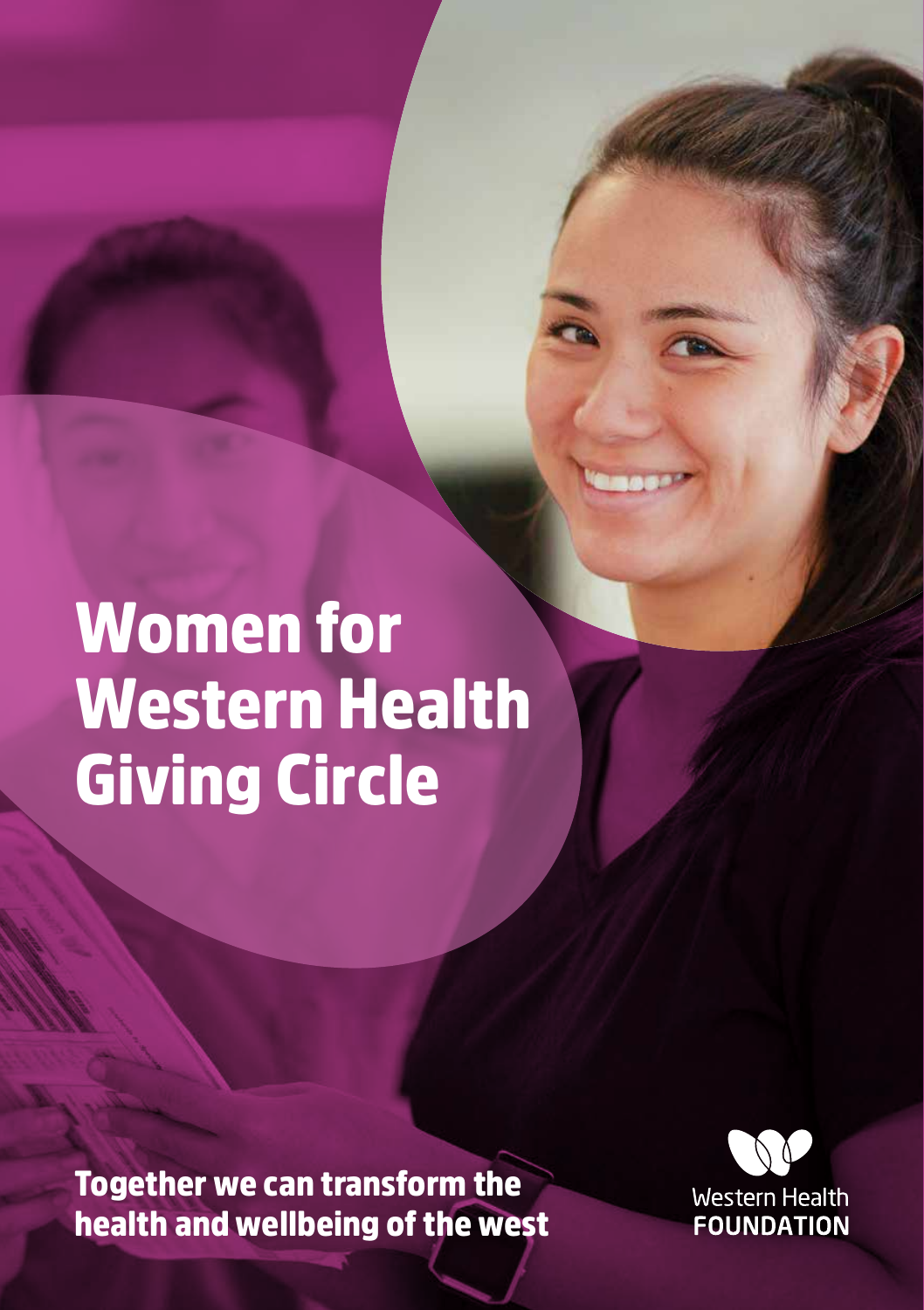# Welcome to the Women for Western Health Giving Circle

#### **Who are we?**

We are a group of women committed to working together with Western Health to transform the health and wellbeing of Melbourne's west.\* We are proud of the heritage of this community, and we embrace the opportunity to learn from one another.

We know we are stronger together, and that a connected community is one that makes sure everyone is heard and included.

We want our community, our families, our neighbours and our friends to have the best support and healthcare available – at their doorstep, when they need it. We all deserve the best care.

We have reached a point in our lives where we want to give something back – and we want our contribution to have a real impact on the health and wellbeing of the west.

By giving a little, together we can achieve a lot!

# **How does it work?**

We ask each supporter to commit to donating a minimum of \$1,000 per year. Your annual donation can be made in one payment or spread over 12 monthly payments of just \$90. Your donation is fully tax-deductible.

100% of your donation is then pooled with other donor's gifts to exponentially increase your impact. This means we can make a significantly larger contribution, and have a significantly greater impact, than would otherwise be possible.

Each year donors are invited to meet together at a Grantmaking Pitch Event. At this event, a series of short presentations are made by teams from across Western Health, outlining specific projects and how funding will make an impact. The group then votes to determine which project receives that years' funding allocation.

Just as importantly, the Women for Western Health program provides a platform for our community of donors to connect, network, learn and socialise.



*"I have chosen to join Women for Western Health because I am part of an incredible community in Melbourne's west – a place where I have chosen to live, to work, to raise my family, and to form close friendships."* 

– Jenny Sadler, Board Member, Western Health Foundation

*\* While the program is designed to bring together women in a collective giving model, this is an inclusive program and members of all genders are welcome.*

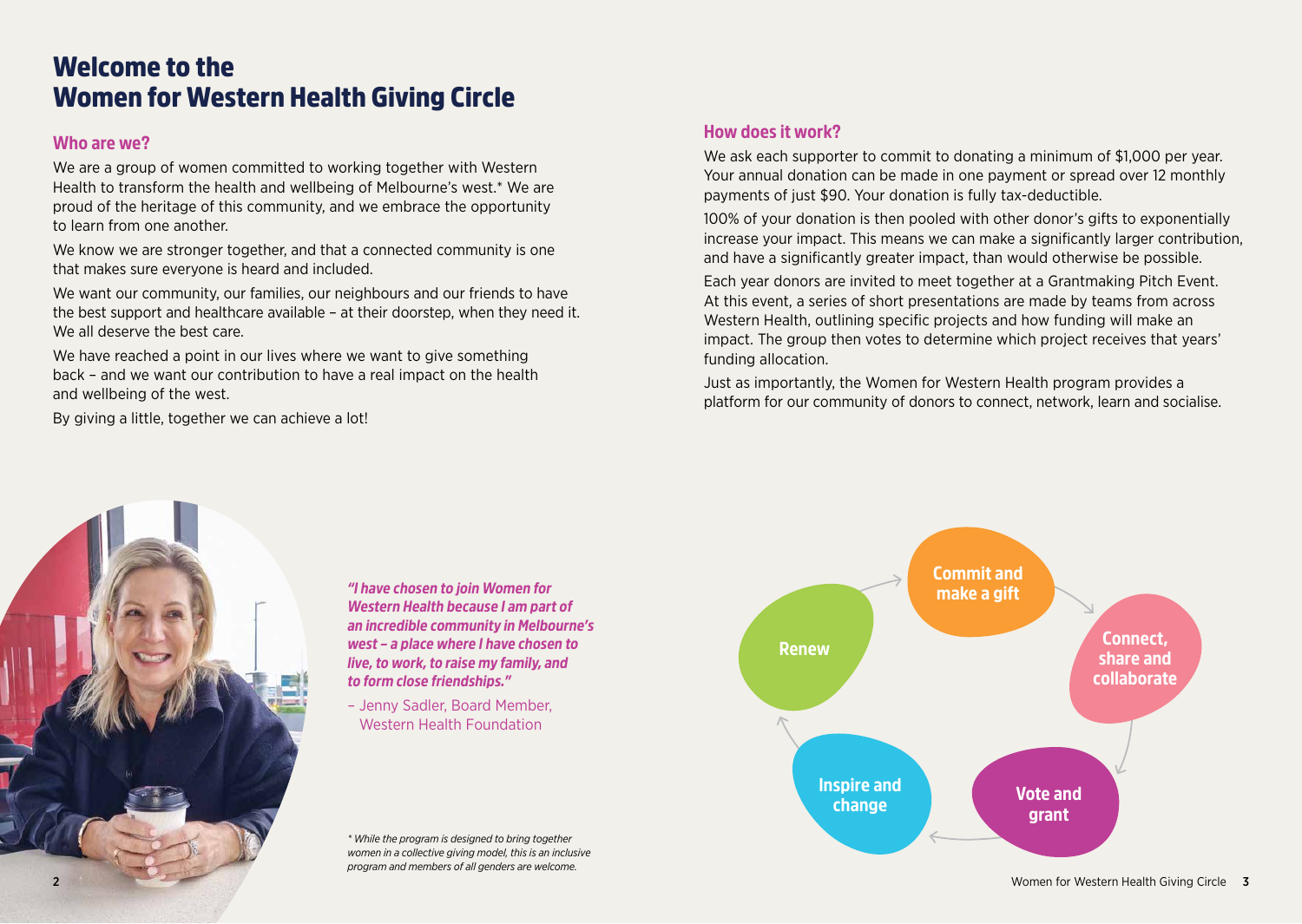# Supporting transformation and innovation

### **With new hospitals and healthcare services planned across the west, there has never been a better time to develop innovative and unique healthcare solutions for our community.**

Through Women for Western Health you will be part of shaping the projects that will ensure a future full of promise for the communities of Melbourne's west. With a goal of 100 annual members, we will have a minimum of \$100,000 to contribute to a healthcare initiative each year – that's a donation that can really have a meaningful impact.



*"When I was asked to join the Women for Western Health Giving Circle, I immediately felt drawn to what the Giving Circle wanted to achieve. To bring like-minded people like me together who want to support this fantastic organisation. I want to do everything I can do for a hospital that has been a part of my family's life and my life, from my very earliest memory. It's such a privilege and a thrill to be in the position to participate in this way." –* Samantha Barr





*"I was born and raised in Footscray. My family are 5th generation Footscray people and I have been part of this community all my life. I've seen huge changes in recent years: a lot of it to do with gentrification and increasing affluence of the community. And that's where we can all contribute – our good fortune can lift up others; we can create the place that we want our children and grandchildren to thrive in and be proud of."* 

*–* Leonie Hall

# About Western Health

#### **We are the trusted provider of public healthcare services for our community in Melbourne's west.**

Caring for patients and their families, we are working to shape the future of healthcare, providing best care for every person, every time.



#### **Three acute hospitals plus specialist services**

We have three major hospitals with emergency departments at Sunshine, Footscray and Williamstown. We provide a range of services to support people including maternity, paediatrics, rehabilitation and community support.



### **Servicing a community of over one million and growing**

We provide care to a diverse community of people who speak more than 110 languages.



### **Registered training organisation**

We are one of the largest healthcare training providers in Victoria and are recognised for our excellence in health education and professional development.



### **Significant research facility**

From groundbreaking research, to health system innovation, Western Health is at the forefront of revolutionising care for everyone in our community.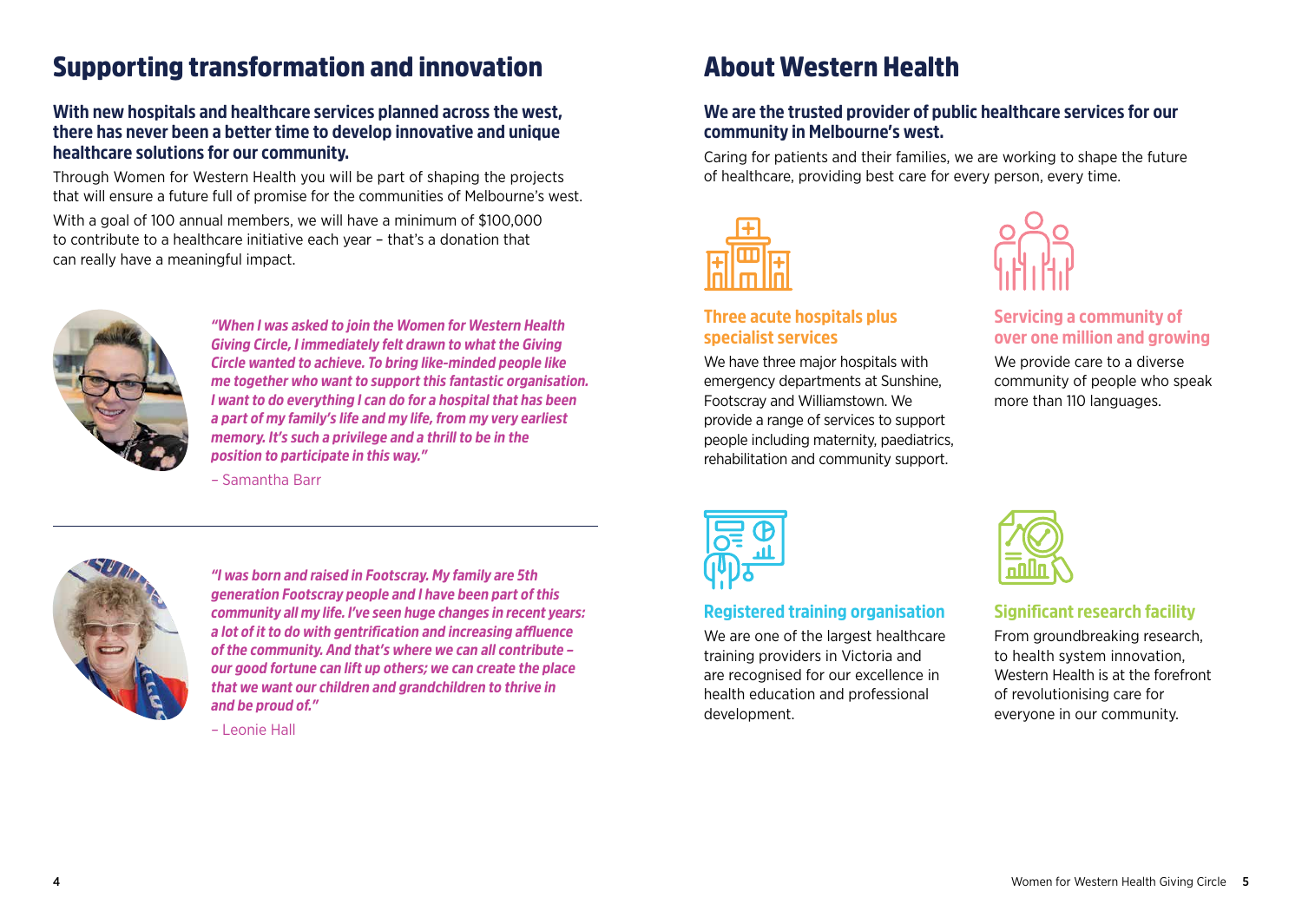# Your questions answered

# **What is a giving circle?**

The concept is as simple as it is powerful. A giving circle is formed when individuals come together and pool their donation dollars to increase their philanthropic impact.

## **Why should I join?**

We are a diverse group of sociallyminded women with a deep desire to help the community of the west. We come together for a few fun and meaningful gatherings each year where we can enjoy each other's company (and a glass of wine), hear interesting presentations, and jointly decide which vital Western Health initiatives we want to help.

# **How much does it cost?**

Each person is invited to commit a minimum donation of \$1,000 annually (fully tax-deductible). This can be paid as a one-off donation or \$90 per month. Salary packaging and corporate memberships are also available.

#### **How do you decide on projects to support?**

Western Health will identify several areas of need each year, and will propose projects for consideration by the members.

## **Is there an age limit?**

No! In fact, some of our members have also made a donation in their daughters' names, to introduce them to the idea of community responsibility and how they can have an impact.

### **Is the program only for women?**

No! While it's true that women's giving circles tend to have the greatest success, we're not about exclusivity here. Membership is open to all, and projects for funding will not be restricted to women-only health matters.

# **Can I join up under my business name?**

Yes! However, if it's important to you, you may want to check about the tax deductibility of a business donation. Alternatively, ask us about signing your business up as a corporate member and the range of benefits we can provide.

# **How can I join?**

Fill in the form or for more information, please contact Jane Harris, Senior Manager Donor Relations, Western Health Foundation on:

T: 03 8345 7660 E: foundation@wh.org.au or visit www.whfoundation.org.au

# I want to support best care at Western Health

| <b>My details</b>                                                                                                                                                                                                                                                           |                                                                                                               |  |
|-----------------------------------------------------------------------------------------------------------------------------------------------------------------------------------------------------------------------------------------------------------------------------|---------------------------------------------------------------------------------------------------------------|--|
| Title $\Box$ Ms $\Box$ Mrs $\Box$ Mr $\Box$ Other $\Box$ Decree and $\Box$ Mrs $\Box$ Mrs $\Box$ Other $\Box$ Mrs $\Box$ Other $\Box$ Mrs $\Box$ Mrs $\Box$ Mrs $\Box$ Mrs $\Box$ Mrs $\Box$ Other $\Box$ Mrs $\Box$ Mrs $\Box$ Mrs $\Box$ Mrs $\Box$ Mrs $\Box$ Mrs $\Box$ |                                                                                                               |  |
|                                                                                                                                                                                                                                                                             |                                                                                                               |  |
|                                                                                                                                                                                                                                                                             |                                                                                                               |  |
| Suburb ______________________________                                                                                                                                                                                                                                       | State Postcode                                                                                                |  |
|                                                                                                                                                                                                                                                                             | Email and the contract of the contract of the contract of the contract of the contract of the contract of the |  |
| $\Box$ I would like to pay my \$1000 annual membership in a one-off payment<br>□ I would like to pay my annual membership in \$90 monthly credit card<br>instalments                                                                                                        |                                                                                                               |  |
| □ I would also like to include an additional gift of \$ ____________________ today.                                                                                                                                                                                         |                                                                                                               |  |
| <b>Payment</b><br>$\Box$ Cash $\Box$ Cheque/Money order (payable to Western Health Foundation)<br>□ Credit card:                                                                                                                                                            |                                                                                                               |  |
| Expiry date $\_\_$ / $\_\_$                                                                                                                                                                                                                                                 | $CCV$ __ __ __ __                                                                                             |  |

Name on card

Signature **Signature** 

### **What activities are you interested in?**

*Please check all that apply.*

- □ Grantmaking
- $\Box$  Education

Connecting with other donors

#### **Please return to:**

Western Health Foundation Locked Bag 1200 Sunshine VIC 3020